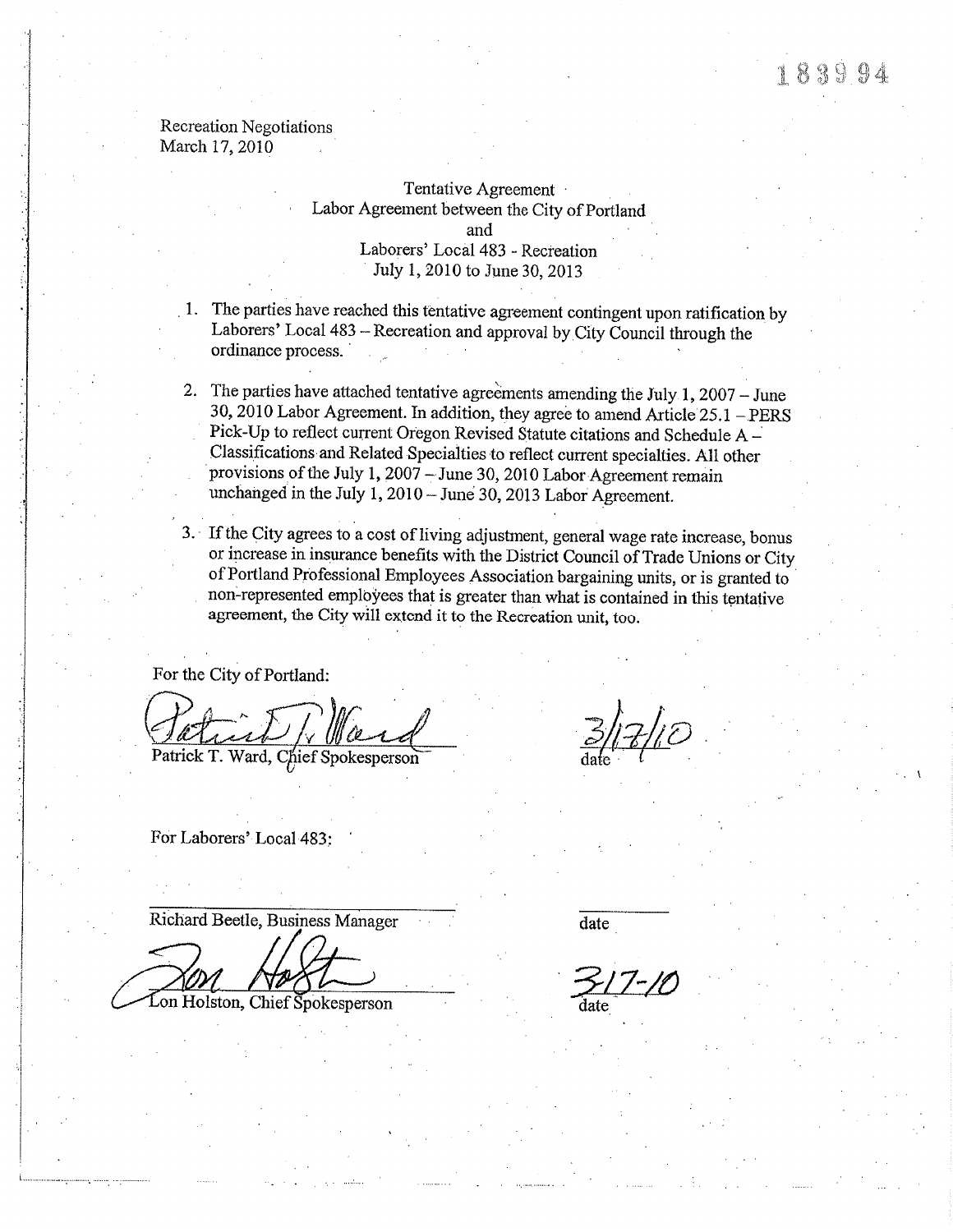$x = \frac{3}{100}$ 

**Recreation Negotiations City Proposal** 031010

Ŧ.

### **RECOGNITION**

1.1 No change to current language.

1.1.1 Probationary Period: No change to current language.

 $1.1.2$ Permanent/Probationary Employee: No change to current language.

**Permanent Part-Time Employee:** No change to current language.

1.1.3 Emergency Employment Employee: No change to current language.

 $1.1.4$ Recreation Support Person: Employees as defined herein shall be excluded from the bargaining unit covered by this Agreement. A recreation support employee shall be defined as an employee who is employed for a limited duration for up to 1200 860 hours in a calendar year.

> Such employees will normally be assigned to Recreation support jobs and will not normally be up-graded to classifications covered by the contract except on an incidental basis as required by day-to-day work flow. Nothing in this Agreement will be construed to limit the City's right to hire additional personnel in emergencies beyond the City's control.

1.1.5 No change to current language.

1.1.6 Temporary Employee: Any employee employed in a full-time budgeted position in a classification contained in Schedule A without permanent status with the City. This includes employee group employment codes  $7\,42$  (fulltime and job share), and  $5.22$  (full-time, limited term)., and  $32$  (job sharing). Recognition under this section shall not detract from any rights or benefits already pertaining to the employee, by virtue of their permanent status in some other classification with the City. Contract rights for temporary employees are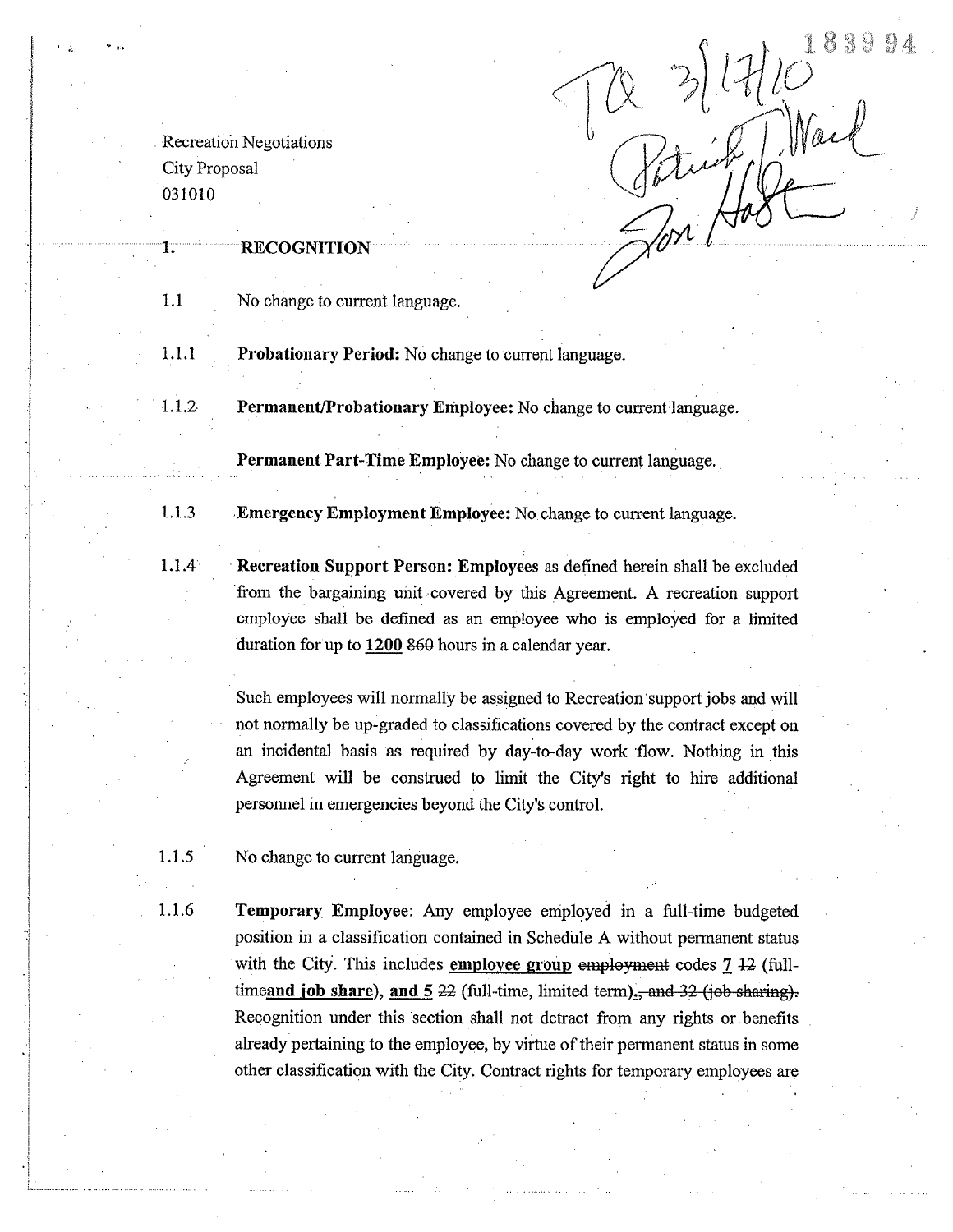# as provided in Schedule "B."

 $1.2$ 

# No change to current language.

- 
- 
- -
- -
- 
- 
- -
- 
- 
- -
	-
- 
- 
- 
- 
- 
- 
- - - -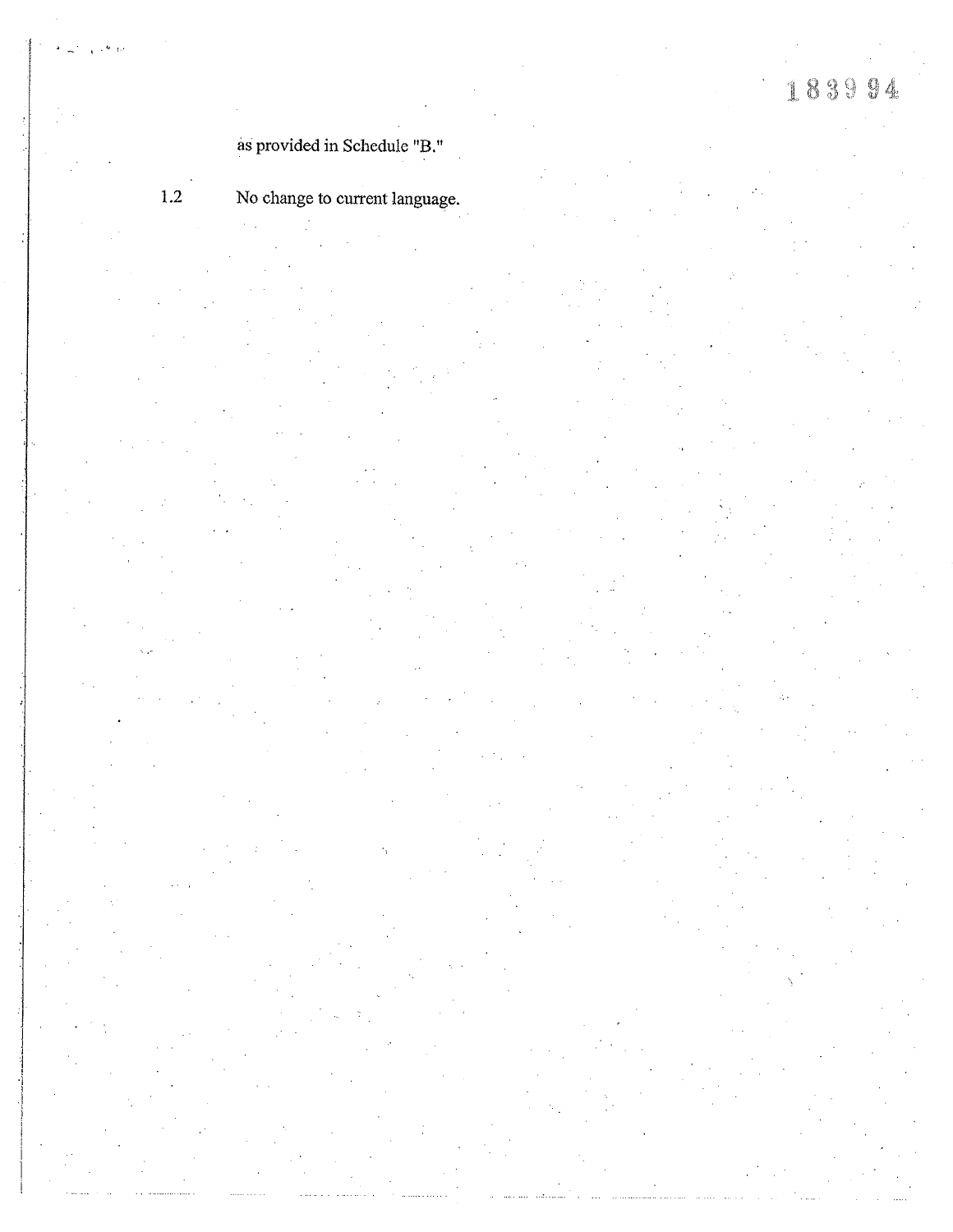### **Recreation Negotiations** City Proposal 030310

 $7.1$ 

Article 7 – Standard Day Shift Hours

Forty (40) hours shall constitute a workweek, eight (8) hours per day, five (5) consecutive days per week. In the event the starting or quitting time of any existing schedule is changed, the Union will be advised. Notice the employee will be notified of change in shift starting times or days off will be given prior to the end of the week before the week in which the change becomes effective. and such change will be effective for not less than one week. The basic workweek for non-shift employees shall normally be Monday through Friday. However, it is recognized that City services and operations may require schedules other than Monday through Friday. The City will not utilize such other schedules unnecessarily, and such other schedules may be made subject to the grievance procedure should the Union consider any such schedule as not required by the reasonable needs of City operations. In the event any employee's workdays are changed so that the employee does not have two (2) consecutive days off between schedules, the first day of the changed weekly schedule shall be paid for at time and one-half.

All other provisions remain unchanged from current agreement.

 $31710$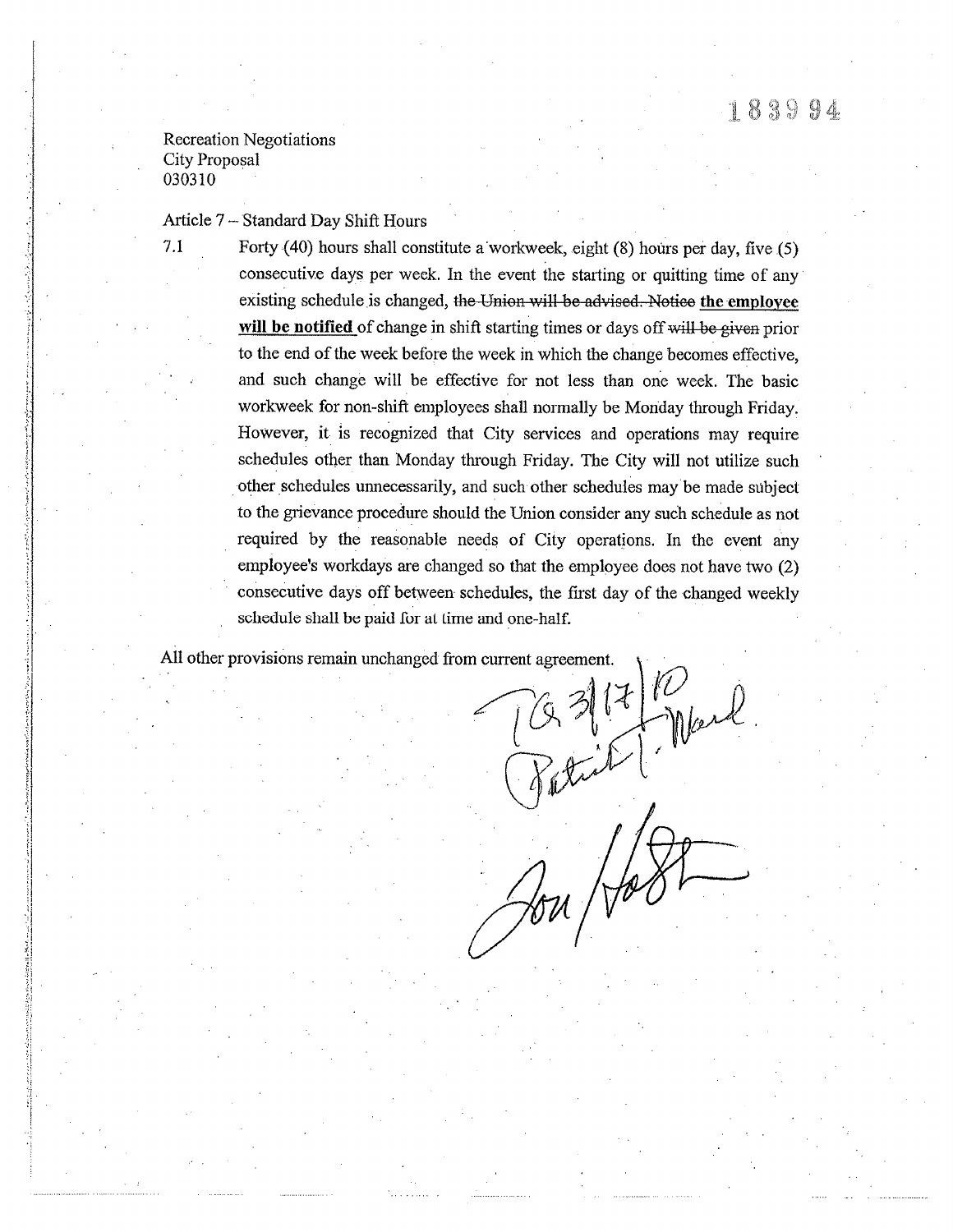Article 10 - Reporting Pay and Minimum pay

10.3 Any employee required to work a split shift shall be paid at the rate of time and one-half  $(1-1/2)$  for not less than eight  $(8)$  hours of such shift (exclusive of any overtime worked in addition thereto). This premium does not apply if the split shift is at the request of the employee and with the approval of his/her supervisor. Time worked on, the employee's sixth or seventh day shall not be covered by this paragraph.

All other sections of this article remain unchanged.

 $(\frac{Q}{Pathint})$  Mard  $\mathbb{Z}^{\mathfrak{g}\times\mathfrak{g}}$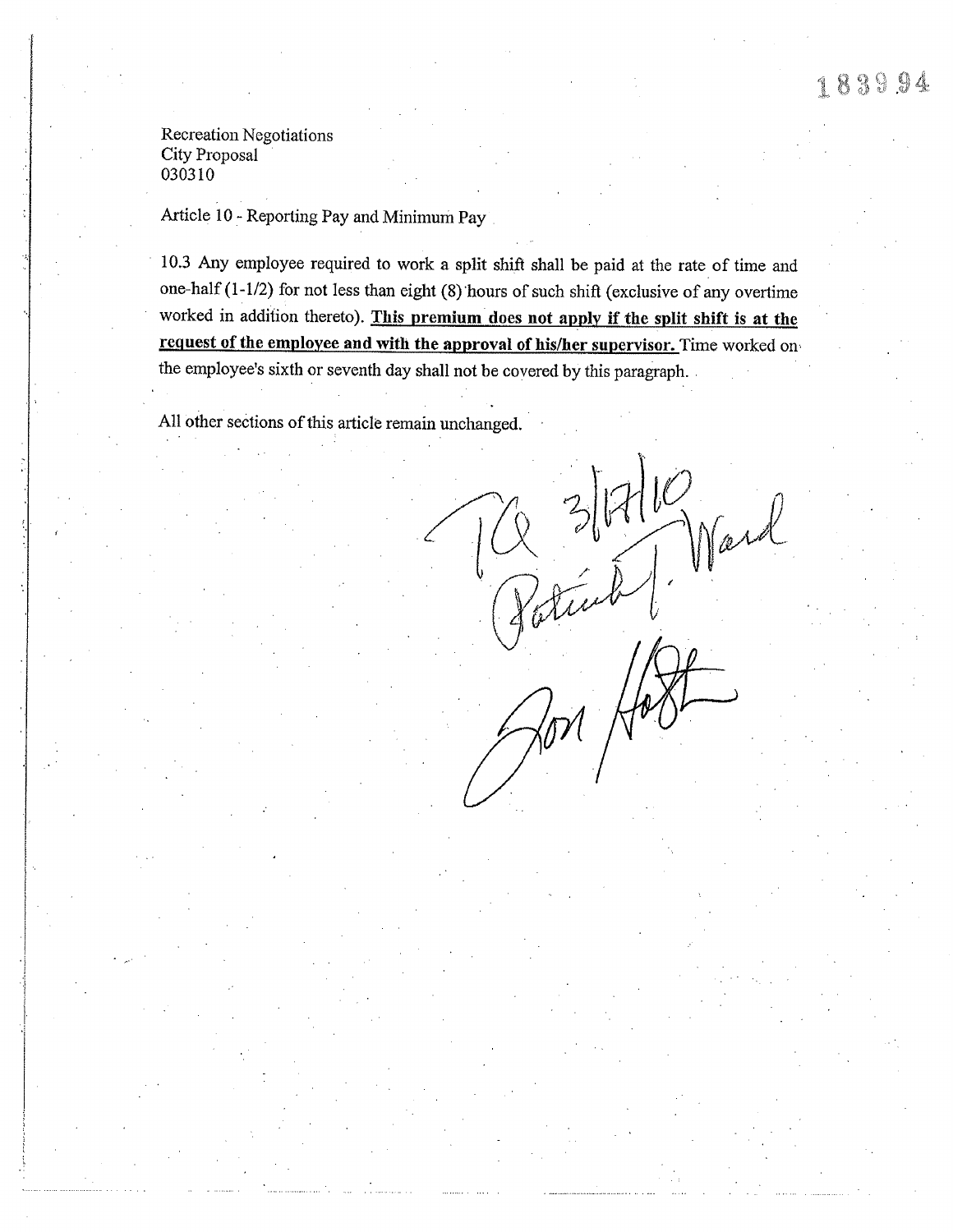Article 13 - Holidays

Eligible employees shall receive eight (8) hours pay for each of the holidays set 13.2 forth above on which they perform no work. In addition to an employee's holiday pay s/he shall be paid at one and one-half (1.5) times his/her the overtime rate for any holiday s/he is required to work. However, if an employee is regularly scheduled to work on a holiday, s/he will be permitted to defer the holiday with pay until a later date. It is further provided, if a holiday falls on an employee's regular scheduled day off, the employee is entitled to a postponed holiday with pay. An employee under this section can accumulate no more than five  $(5)$ deferred or postponed holidays. Deferred or postponed holidays will be taken at a time mutually agreeable to the City and the employee. Prior to the use of any vacation time, any deferred or postponed holiday time must be taken. The employee will endeavor to schedule the deferred or postponed holiday within the calendar year it accrues.

All other provisions of this article remain unchanged.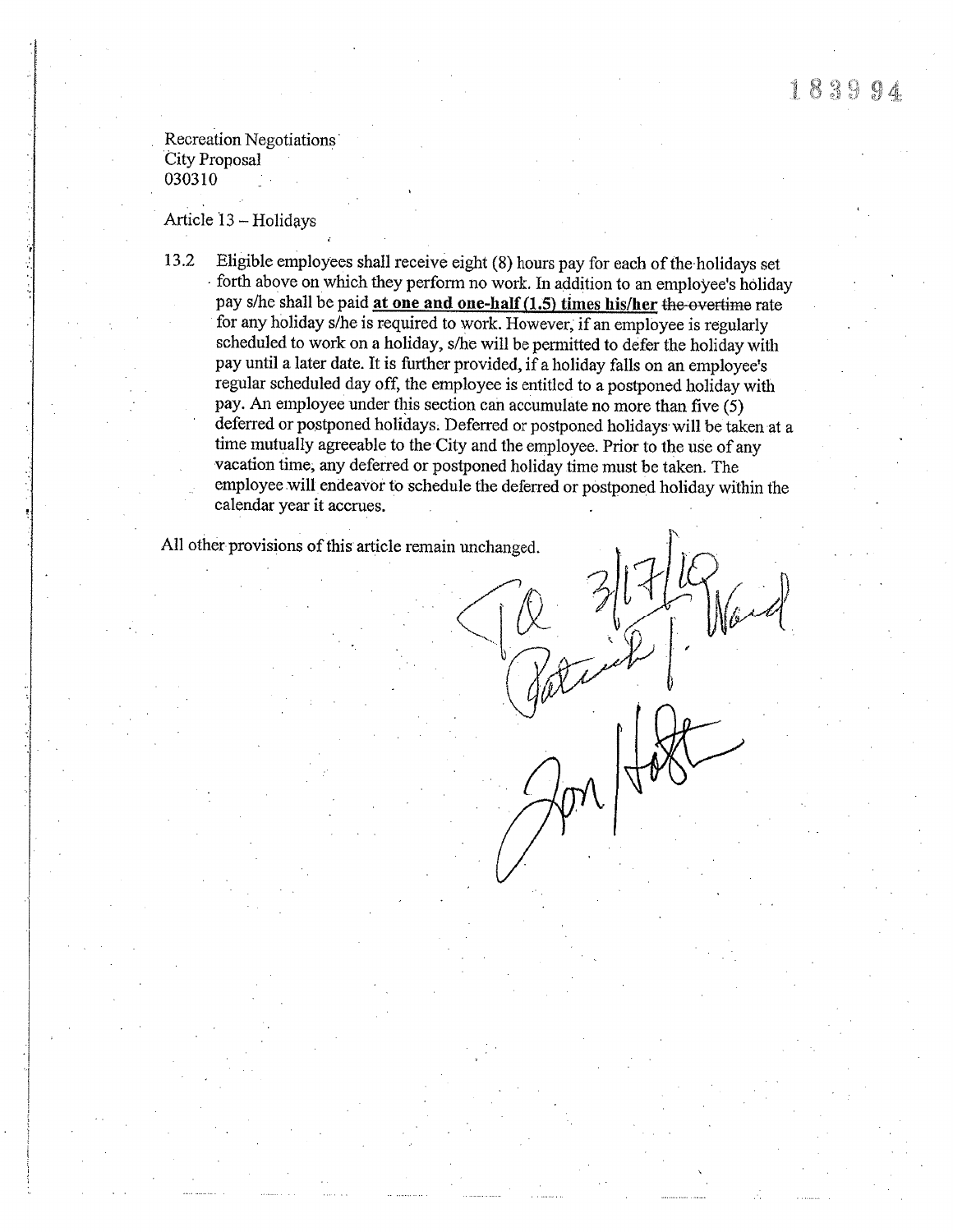Q 3/17/10 1889

#### **Health and Life Insurance Article 15**

#### 15.2 **Benefits Eligibility**

15.2.1 Permanent full-time employees shall be eligible as provided herein for medical, dental, vision and life insurance coverage the first of the month following the date of hire. City paid benefits will continue for employees each month in which they are actively employed in an eligible job class and status and are working their regularly scheduled hours, or they are in a qualified leave status for the City of Portland and they make the required premium contribution. Eligibility for health benefits is dependent upon an employee working their scheduled hours on a regular basis. Employees who are on non-paid Military Leave or personal leave without pay do not receive City paid benefits. City paid benefits will end on the last day of the month in which an employee terminates employment, enters an unpaid status because of military leave or unpaid leave or is unable to meet the minimum work requirements within their job class and/or standard hours designation. Coverage for the employee and his/her eligible family members will be reinstated retroactively to the first of the month in which the employee returns to his/her regular work schedule. Any required catch-up premium contribution(s) will be deducted from the first paycheck the employee receives upon returning to paid status unless other repayment arrangements have been made. Employees who become ineligible for participation in City benefit plans will have the right to continue coverage on a self-pay basis in accordance with state and federal law and/or as described in this labor agreement. Permanent full-time employees shall cease to be eligible as provided herein for medical, dental, vision and life insurance coverage as of the last day of the month following the date of unpaid leave status or of their separation from active employment. Medical, dental, vision and life insurance benefits will be paid at 100% of the city contribution for those employees who have a Standard Hours designation of at least seventy-two hours in a pay period in a benefits eligible, budgeted position.

Following an authorized unpaid leave, a permanent full-time employee shall be eligible for medical, dental, vision and life insurance as provided herein on the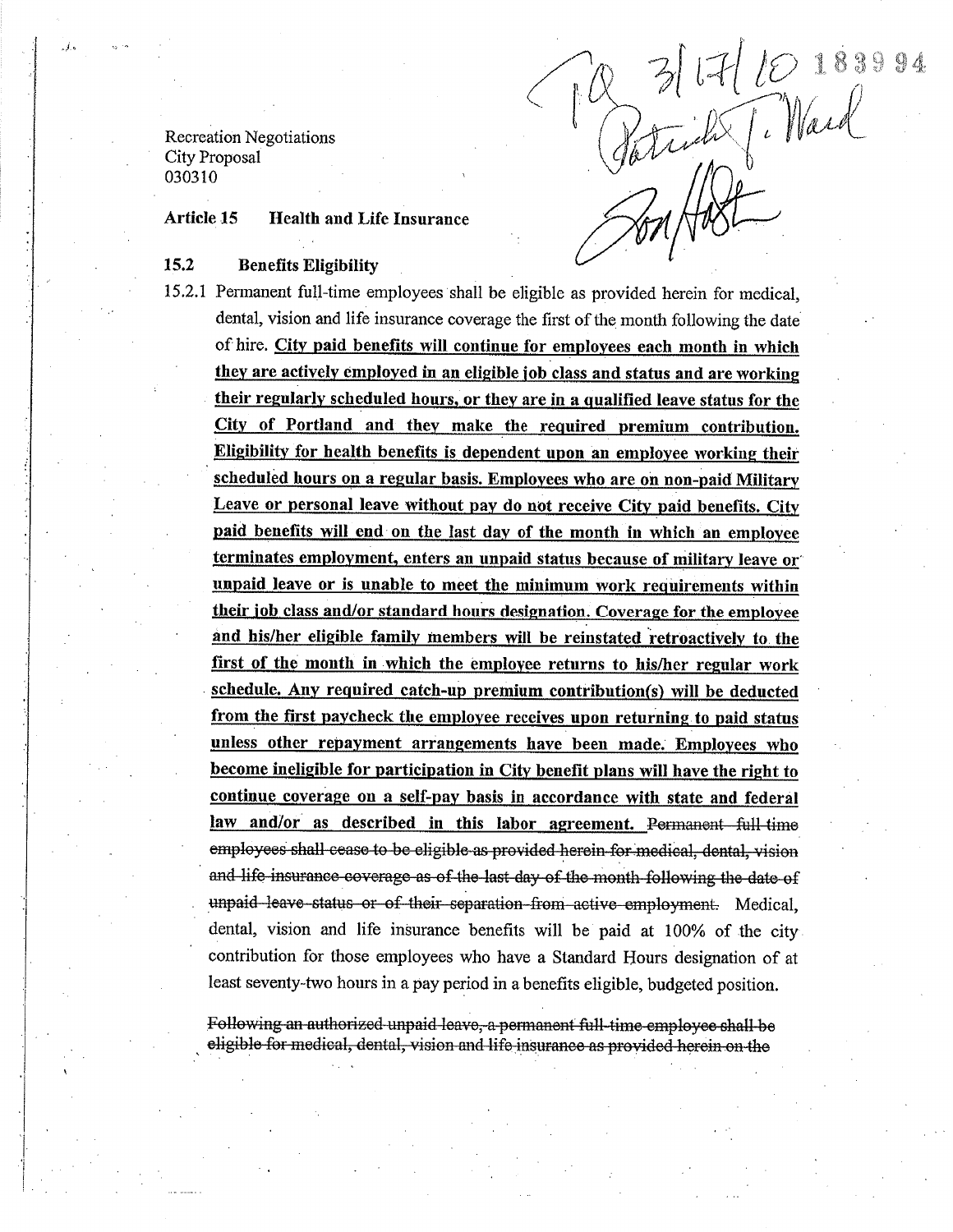first calendar day of the month in which said employee returned to active employment.

15.1.1 Permanent part-time employees will be eligible for medical, dental, vision and life insurance coverage the first of the month following the date of hire. City paid benefits will continue for employees each month in which they are actively employed in an eligible job class and status and are working their regularly scheduled hours, or they are in a qualified leave status for the City of Portland and they make the required premium contribution. Eligibility for health benefits is dependent upon an employee working their scheduled hours on a regular basis. Employees who are on non-paid Military Leave or personal leave without pay do not receive City paid benefits. City paid benefits will end on the last day of the month in which an employee terminates employment, enters an unpaid status because of military leave or unpaid leave or is unable to meet the minimum work requirements within their job class and/or standard hours designation. Coverage for the employee and his/her eligible family members will be reinstated retroactively to the first of the month in which the employee returns to his/her regular work schedule. Any required catch-up premium contribution(s) will be deducted from the first paycheck the employee receives upon returning to paid status unless other repayment arrangements have been made. Employees who become ineligible for participation in City benefit plans will have the right to continue coverage on a self-pay basis in accordance with state and federal law and/or as described in this labor agreement. Permanent part-time employees shall cease to be eligible as provided herein for medical, dental, vision and life insurance coverage as of the last day of the month following the date of unpaid leave status or of their separation from active employment. The amount of contributions which the City will make on behalf of permanent part-time employees for medical, dental, vision and life insurance benefits shall be as follows: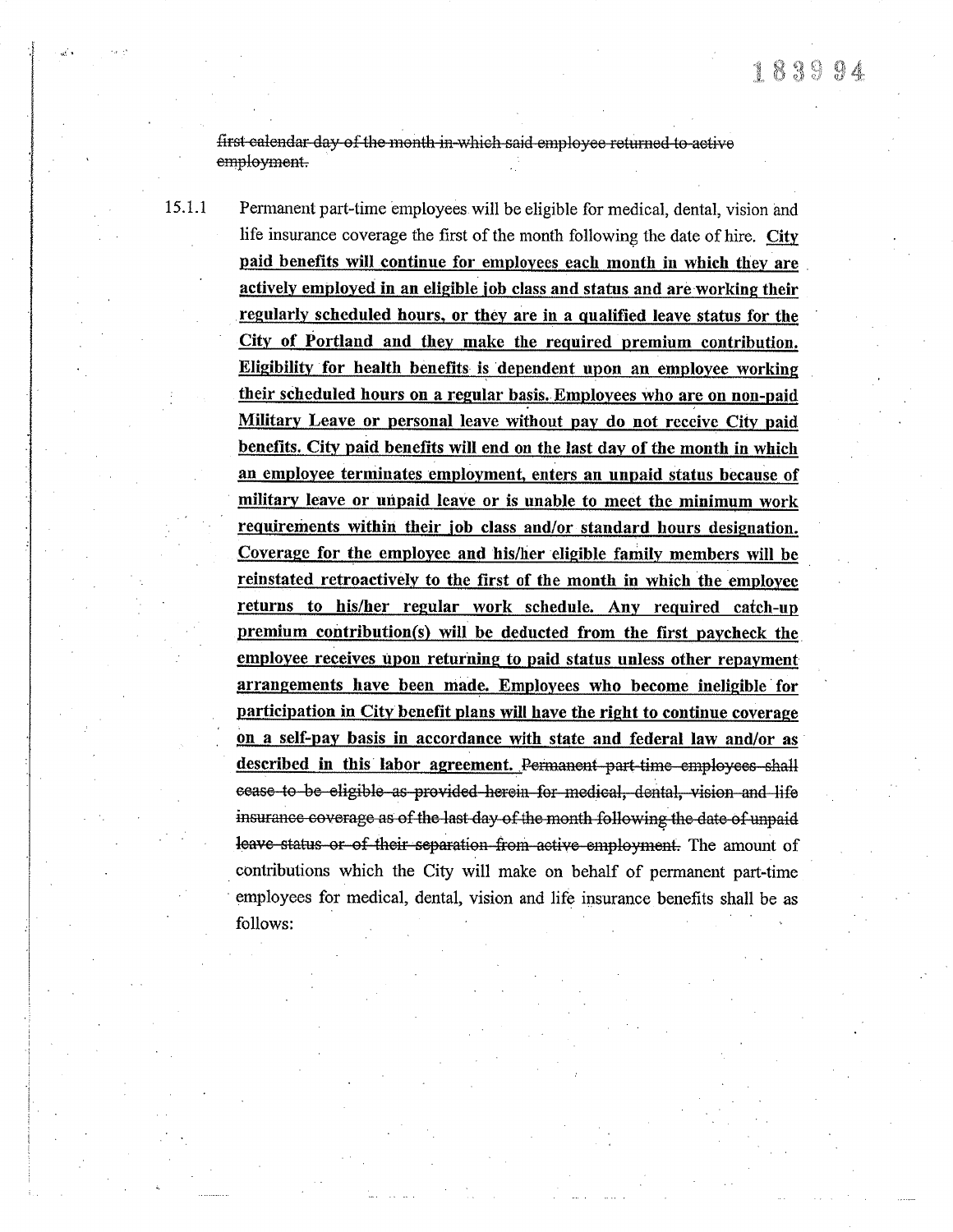| Standard Hours Per Pay Period | <b>Percentage of Full-Time Employee</b><br>Contribution |
|-------------------------------|---------------------------------------------------------|
| $40 - 45$                     | 50%                                                     |
| $46 - 55$                     | 63%                                                     |
| $56 - 63$                     | 75%                                                     |
| $64 - 71$                     | 88%                                                     |
| $72 - 80$                     | 100%                                                    |
|                               |                                                         |

The percentage of benefits shall be based on the employee's Standard Hours designation as of May 1 of each year. Changes to that status will only be made in the event that there is a change in position and/or a change in scheduled hours that will exceed six months.

Following an authorized unpaid leave, a permanent part time employee shall be eligible for medical, dental, vision and life insurance as provided herein on the first-calendar day of the month in which said employee returned to active employment.

15.1.2

Medical, dental, vision and life insurance benefits may be denied to employees who are in a pay status for less than eighty (80) hours during a calendar month by the withholding of city-paid premiums for the subsequent month.

All other provisions of this article remain unchanged.

 $\sim$   $3s$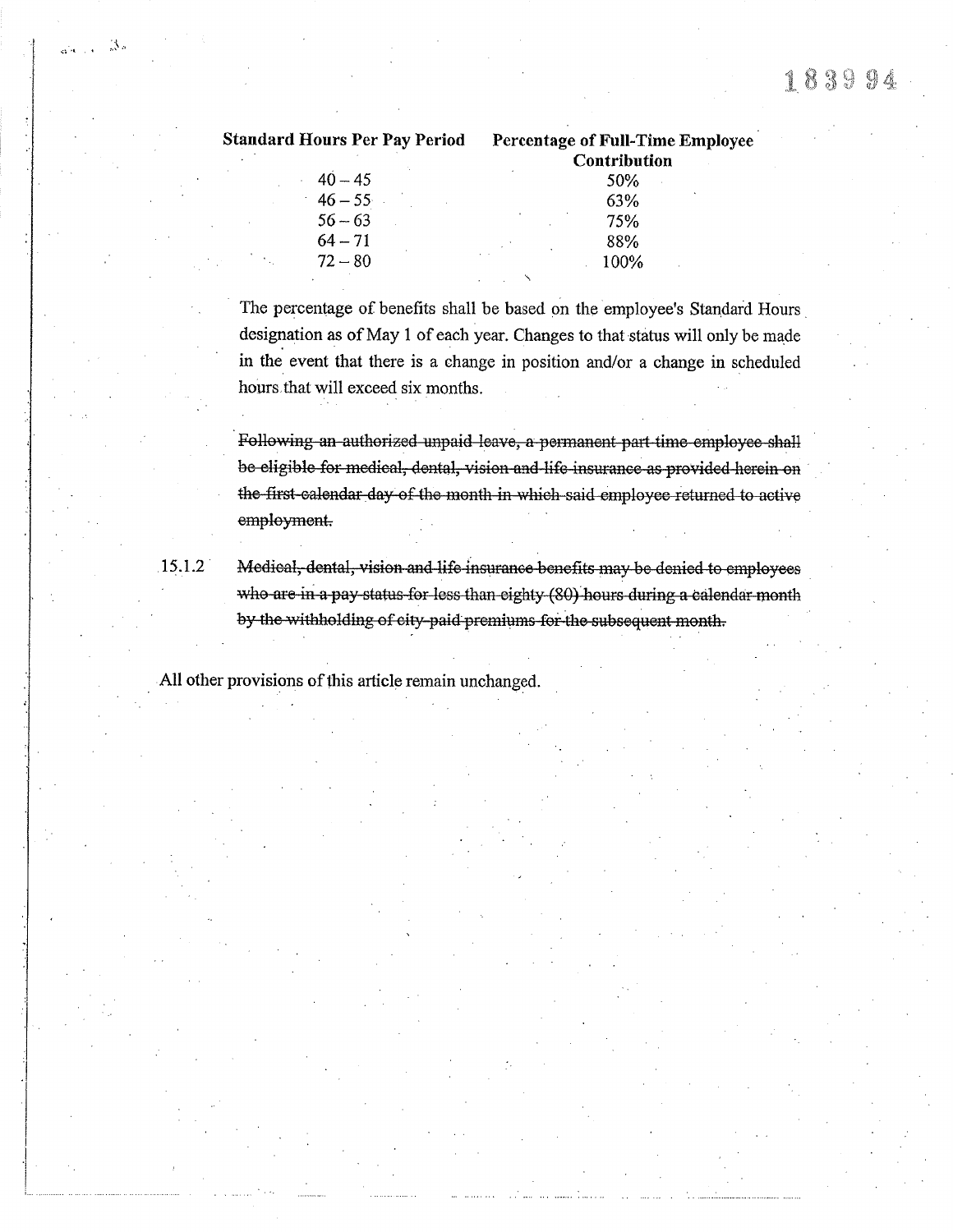Recreation Negotiations

City Proposal

03-17-10 030317

15 **Health and Life Insurance** 

#### 15.3 **City Contributions**

15.3.1 Effective July 1, 2007 2010 through June 30, 2010 2013, the City shall contribute ninety-five (95%) of the combined total medical, vision and dental rates adopted by City Council for the one-party, two-party, family enrollees (whichever applies) for each of the medical, dental and vision options provided. Each employee shall contribute five percent (5%) of the combined total medical, vision and dental rates adopted by the City Council for the one-party, two-party and family enrollees (whichever applies). Once plan rates for each benefit year during the Agreement have been adopted by the City Council, the respective City and Employee contribution amounts shall be communicated and the information forwarded to the Association.

All remaining provisions of this Article remain unchanged.

 $3-17-10$ <br>an Host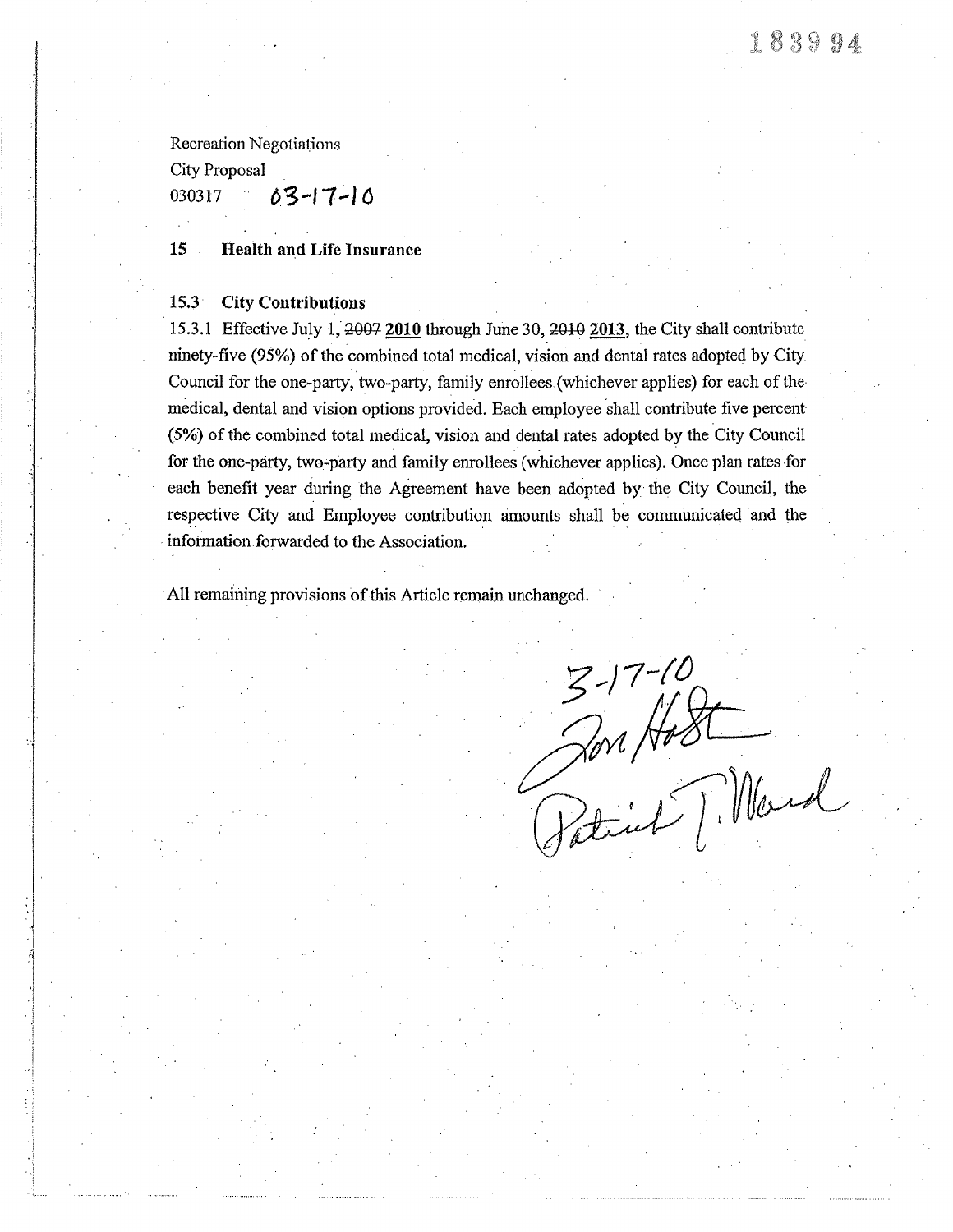#### 16.3 **Sick Leave Utilization Upon Retirement**

16.3.1 The City agrees to convert sick leave pay, upon retirement to a PERS supplement, as contemplated by ORS 237.153 238.350 or on an equivalent basis for those employees covered by a retirement program other than PERS.

All other provisions of this Article remain unchanged.

 $3-17-10$ <br>Por Host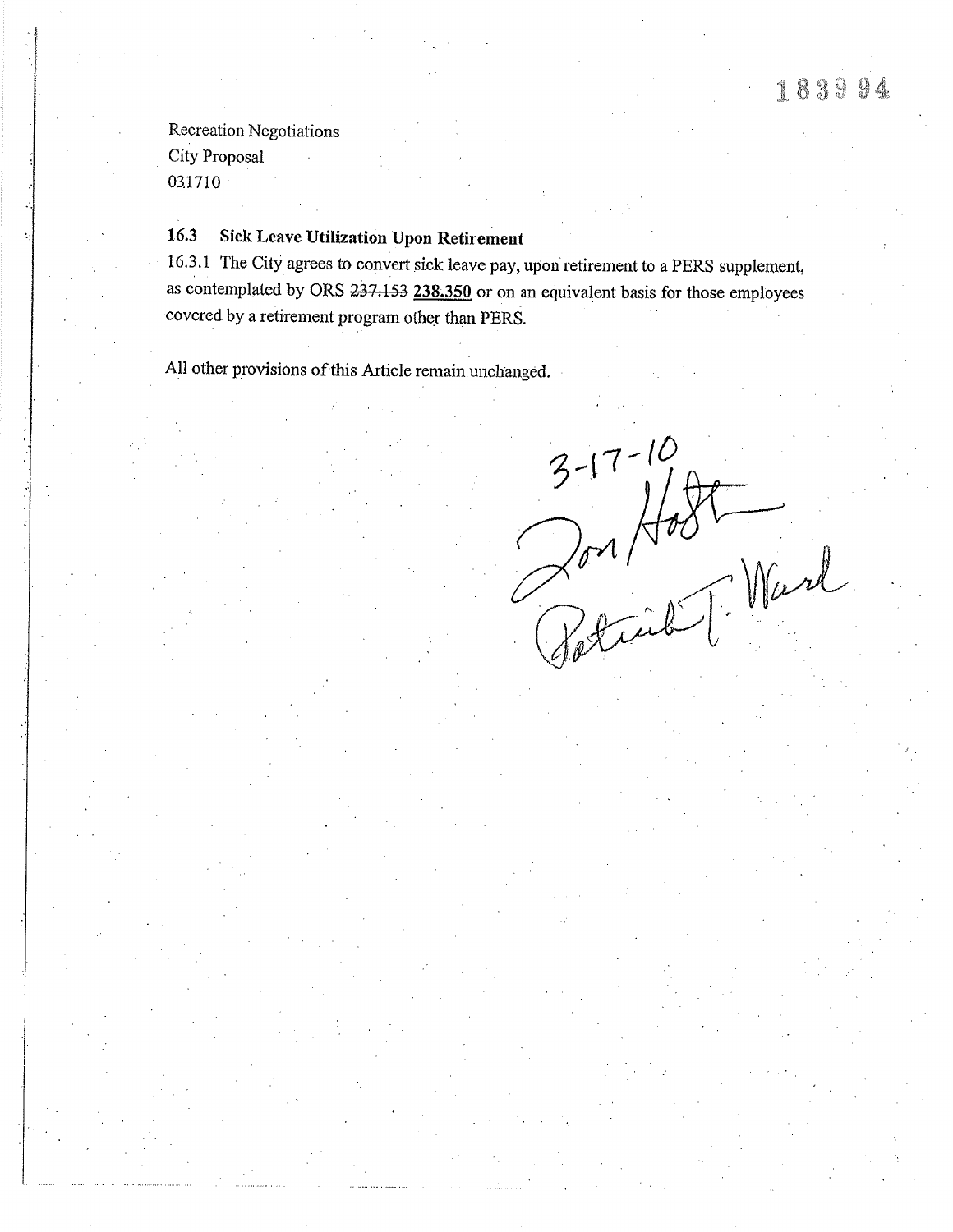i .l

### 17. FAMILY LEAVE

17.1 To provide employees the opportunity to balance their family commitments with their employment obligations, the City shall grant Family Leave to employees in accordance with the Federal Family and Medical Leave Act of 1993 and The Oregon Family Leave Act (ORS 659.470 659A.150 through 659.494 659A.186), and as designated in the City's personnel rules and/or administrative procedures. For purposes of Family Leave, the City agrees that "spouse" includes "domestic partner".

 $3-17-10$ <br>an Holt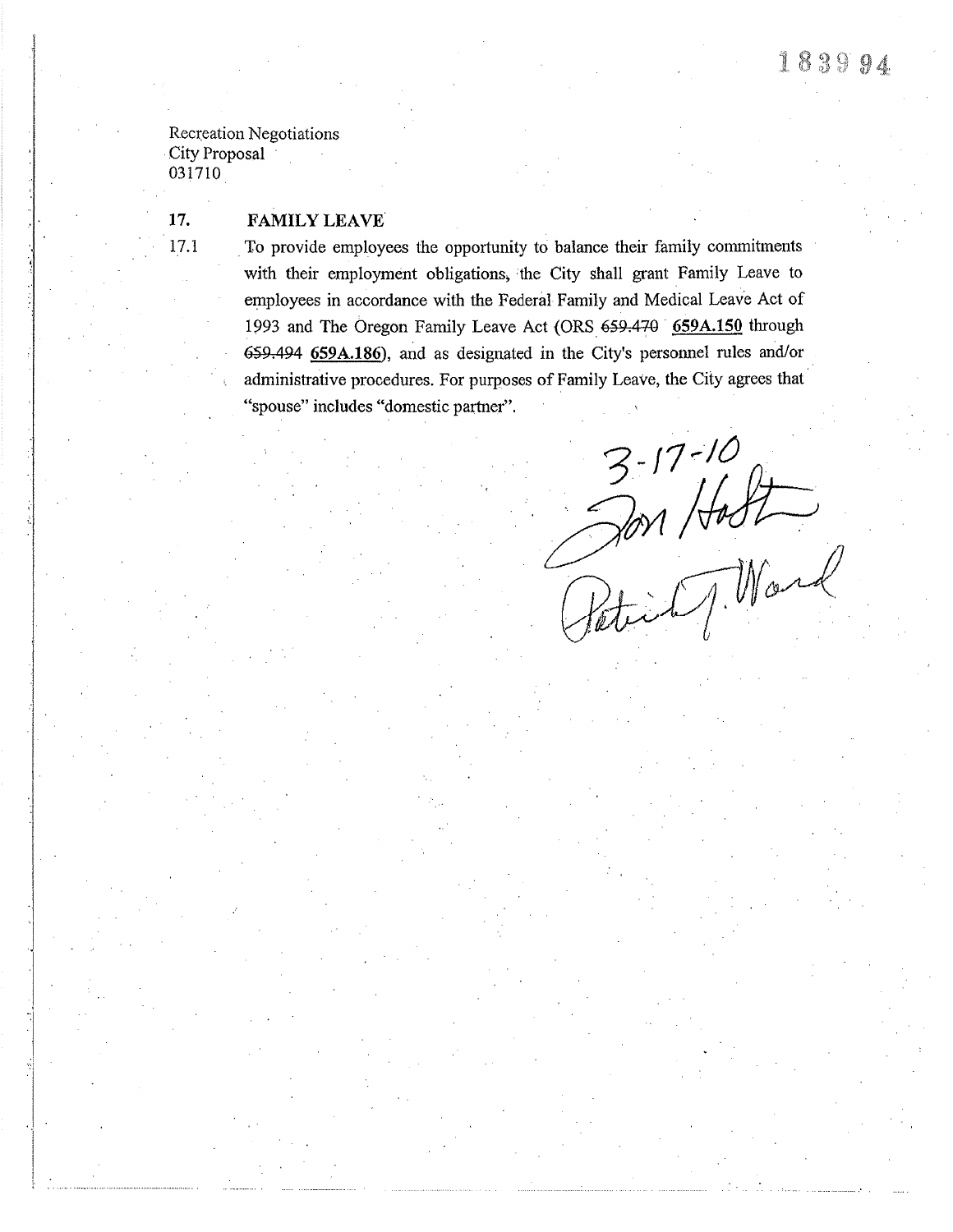Recreation Unit Negotiations City Counterproposal 031710

20.5

#### 20. **SAFETY - SANITATION**

Any employee who believes that any working condition or machinery is unsafe shall immediately call it to the attention of his/her supervisor. The supervisor shall immediately discuss the matter with the employee and try to arrive at a mutual agreement as to whether or not an unsafe condition exists. If unable to reach a mutual agreement on the matter, the supervisor may make a decision on the matter. However, if the employee is not satisfied with the decision, such employee shall be allowed time to telephone the Bureau or City's Safety Officer and if s/he neither is unavailable available, the Workers' Compensation Board Oregon Occupational Safety and Health Division, to request an immediate investigation of the matter.

Son Hart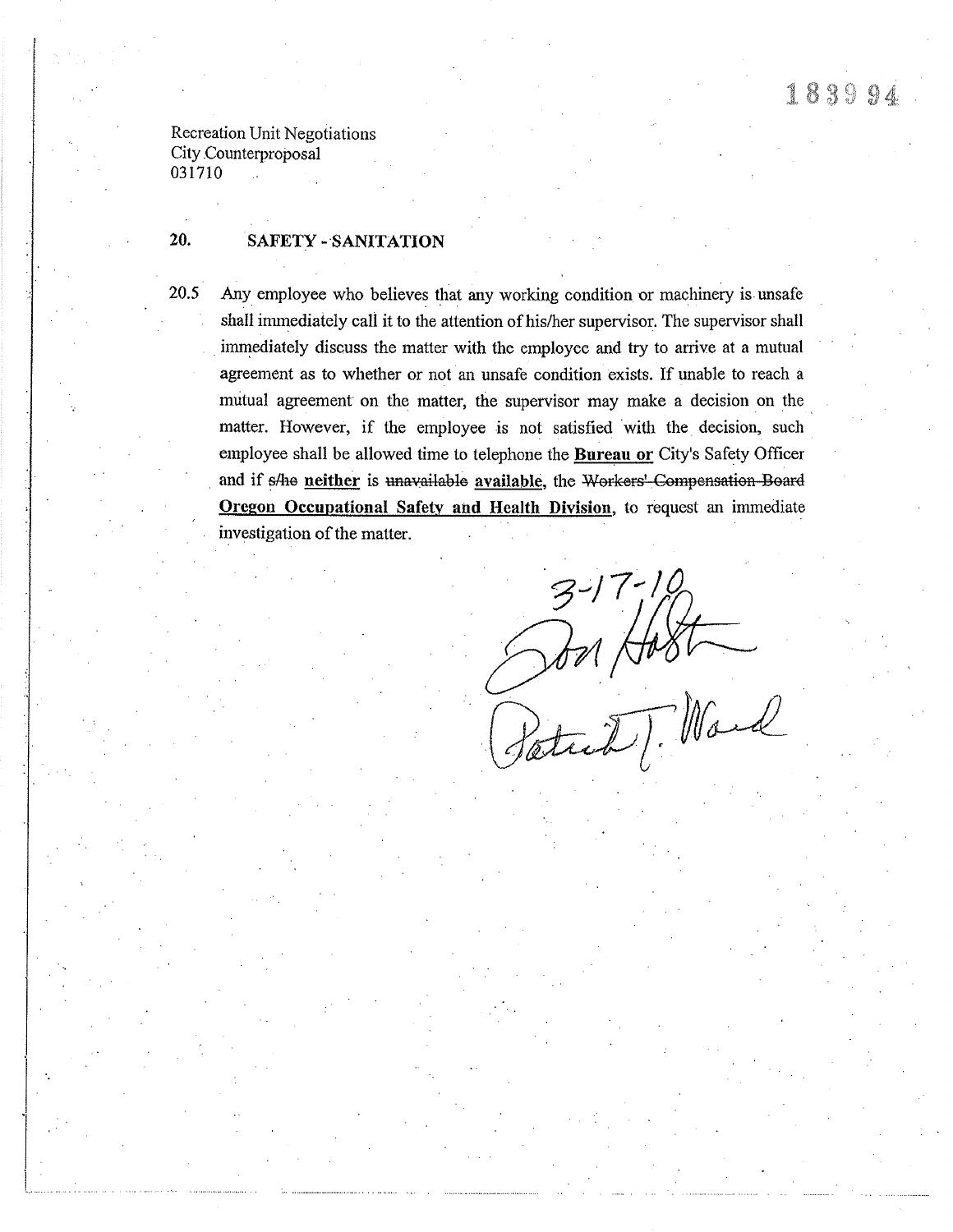R 3/17/10 1839

# ARTICLE 21 UNION REPRESENTATION

21.6 Information Requests. Any information request made by the Union under this labor agreement or the Oregon Public Employees Collective Bargaining Act will be charged at the applicable rate found in the City's Standard Fees for Public Records Requests in effect at the time of the request.

In accordance with Human Resources Administrative Rule 1.04 - Personnel records, upon the employee's written release, the Union may inspect and obtain copies of the employee's official personnel file.

All other provisions of this Article remain unchanged.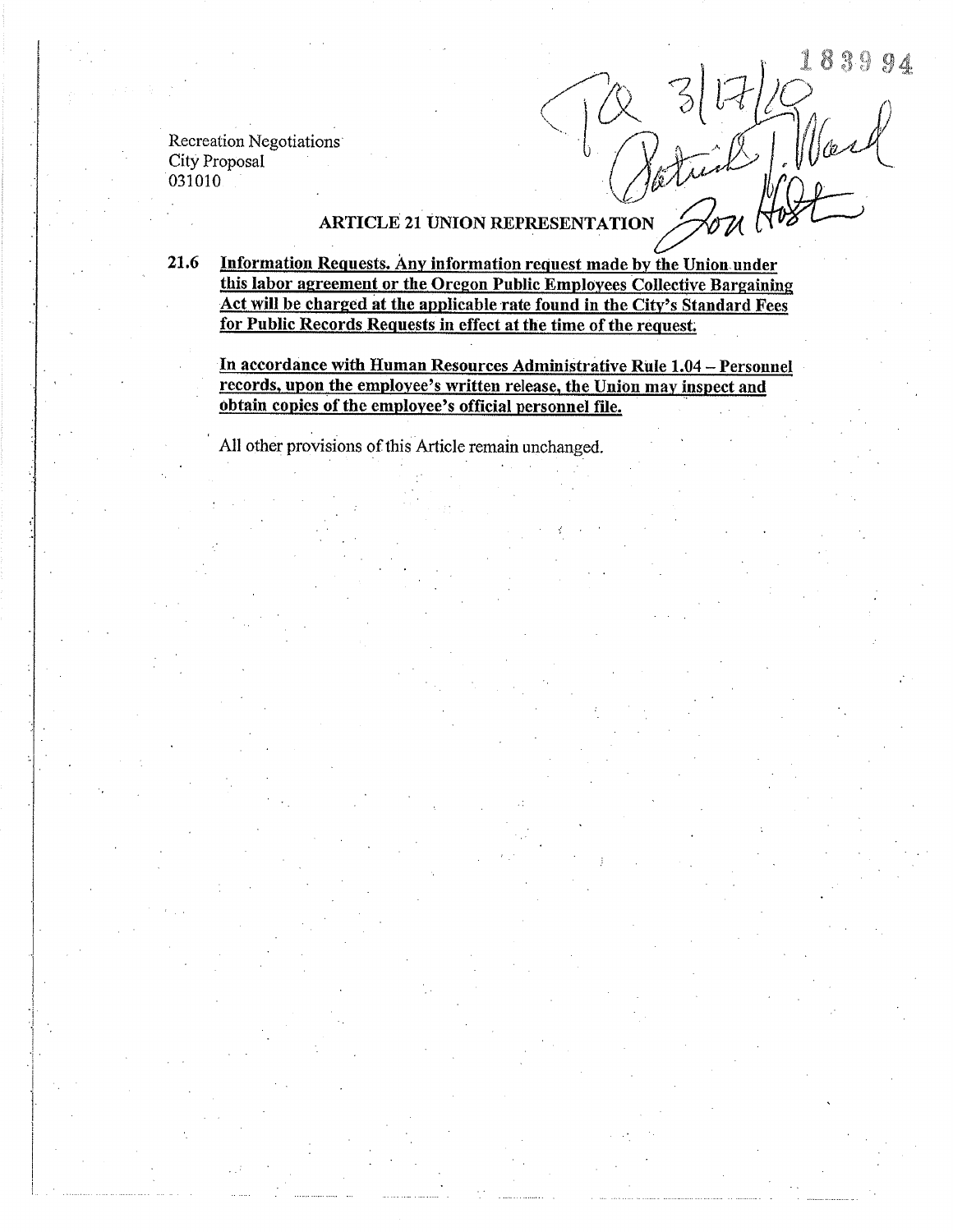Recreation Negotiations City Proposal 03 I 710

### 34. EFFECTIVE DATE AND DURATION OF AGREEMENT

This Agreement, effective July 1, 2007 2010, shall remain in full force and effect until June 30,  $2010$  2013. In the event that City revenue sources should be decreased by the passage or impact of a tax limitation measure, legislatively mandated change, cut back in Federal and/or State revenue sharing or any 'other conditions causing a worsening of the City's financial position, the City Council and the Union agree that they will meet and discuss the economic impact and, by mutual agreement, will put forth a good faith effort to arrive at altematives to a reduction in the work force.

TO 3/17/10<br>Potinh Mark